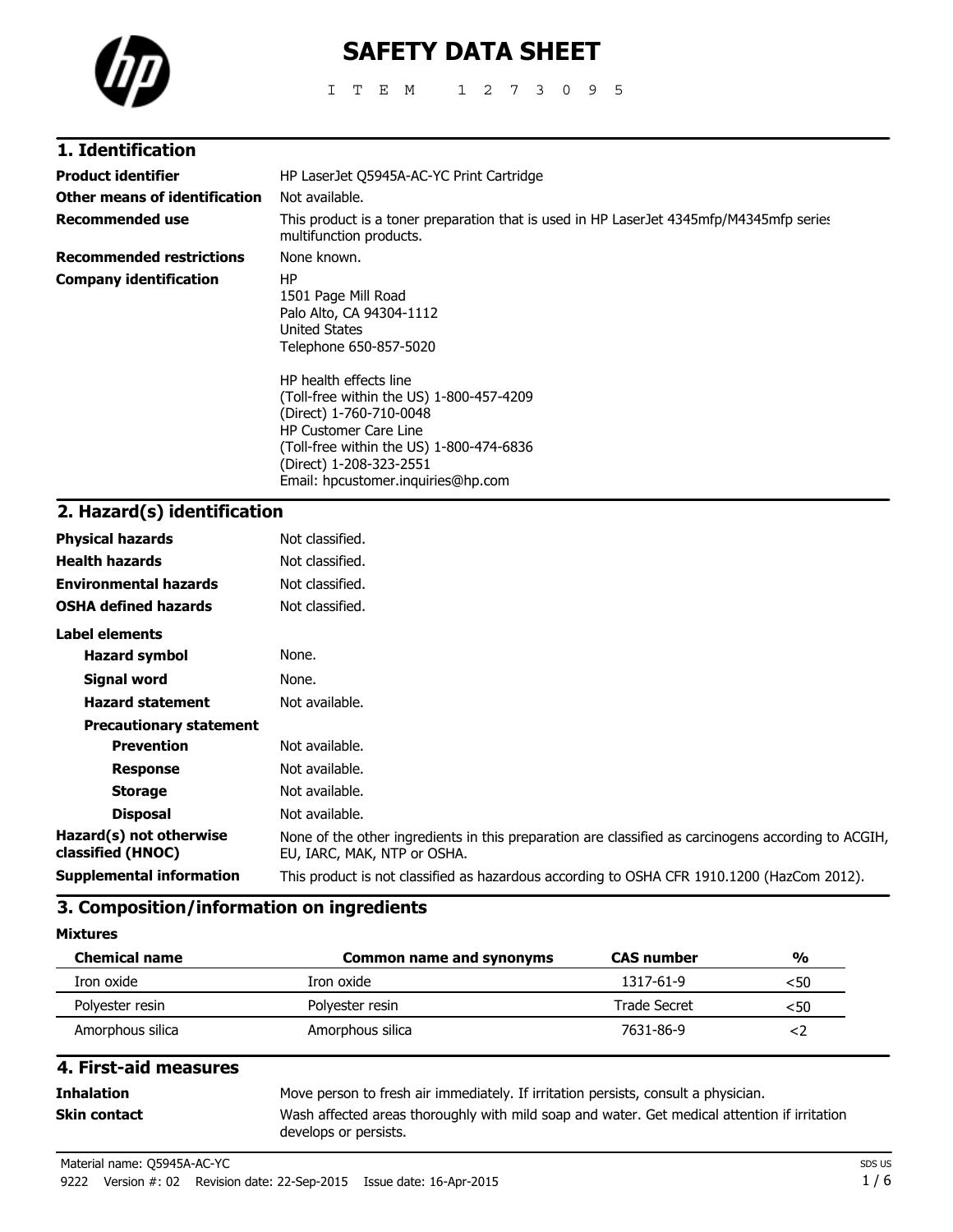#### **Ingestion** Rinse mouth with water. Drink one to two glasses of water. If symptoms occur, consult a physician. **Most important symptoms/effects, acute and delayed**

#### **5. Fire-fighting measures**

| Suitable extinguishing media                                        | CO2, water, or dry chemical                                 |
|---------------------------------------------------------------------|-------------------------------------------------------------|
| Unsuitable extinguishing<br>media                                   | None known.                                                 |
| Specific hazards arising from<br>the chemical                       | Not applicable.                                             |
| Special protective equipment<br>and precautions for<br>firefighters | Not available.                                              |
| <b>Fire-fighting</b><br>equipment/instructions                      | If fire occurs in the printer, treat as an electrical fire. |
| <b>Specific methods</b>                                             | None established.                                           |

Not available.

#### **6. Accidental release measures**

| <b>Personal precautions,</b><br>protective equipment and<br>emergency procedures | Minimize dust generation and accumulation.                                                                |
|----------------------------------------------------------------------------------|-----------------------------------------------------------------------------------------------------------|
| <b>Methods and materials for</b><br>containment and cleaning up                  | Not available.                                                                                            |
| <b>Environmental precautions</b>                                                 | Do not flush into surface water or sanitary sewer system. See also section 13 Disposal<br>considerations. |

least 15 minutes or until particles are removed. If irritation persists, consult a physician.

#### **7. Handling and storage**

| <b>Precautions for safe handling</b>                                      | Keep out of the reach of children. Avoid inhalation of dust and contact with skin and eyes. Use with<br>adequate ventilation. Keep away from excessive heat, sparks, and open flames. |
|---------------------------------------------------------------------------|---------------------------------------------------------------------------------------------------------------------------------------------------------------------------------------|
| Conditions for safe storage,<br>including any<br><b>incompatibilities</b> | Keep out of the reach of children. Keep tightly closed and dry. Store at room temperature. Store<br>away from strong oxidizers.                                                       |

#### **8. Exposure controls/personal protection**

#### **Occupational exposure limits**

| US. NIOSH: Pocket Guide to Chemical Hazards<br><b>Components</b> | Type                                                                                           | <b>Value</b>                                                                        |  |  |
|------------------------------------------------------------------|------------------------------------------------------------------------------------------------|-------------------------------------------------------------------------------------|--|--|
| Amorphous silica (CAS<br>7631-86-9)                              | <b>TWA</b>                                                                                     | $6 \text{ mg/m}$                                                                    |  |  |
| <b>Biological limit values</b>                                   | No biological exposure limits noted for the ingredient(s).                                     |                                                                                     |  |  |
| <b>Exposure guidelines</b>                                       |                                                                                                | USA OSHA (TWA/PEL): 15 mg/m3 (Total Dust), 5 mg/m3 (Respirable Fraction)            |  |  |
|                                                                  |                                                                                                | ACGIH (TWA/TLV): 10 mg/m3 (Inhalable Particulate), 3 mg/m3 (Respirable Particulate) |  |  |
|                                                                  | Amorphous silica: USA OSHA (TWA/PEL): 20 mppcf 80 (mg/m3)/%SiO2, ACGIH (TWA/TLV): 10<br>mq/m3  |                                                                                     |  |  |
|                                                                  | TRGS 900 (Luftgrenzwert) - 10 mg/m3 (Einatembare partikel), 3 mg/m3 (Alveolengängige fraktion) |                                                                                     |  |  |
|                                                                  | UK WEL: 10 mg/m3 (Respirable Dust), 5 mg/m3 (Inhalable Dust)                                   |                                                                                     |  |  |
| <b>Appropriate engineering</b><br>controls                       | Use in a well ventilated area.                                                                 |                                                                                     |  |  |
|                                                                  | Individual protection measures, such as personal protective equipment                          |                                                                                     |  |  |
| Eye/face protection                                              | Not available.                                                                                 |                                                                                     |  |  |
| <b>Skin protection</b>                                           |                                                                                                |                                                                                     |  |  |
| <b>Hand protection</b>                                           | Not available.                                                                                 |                                                                                     |  |  |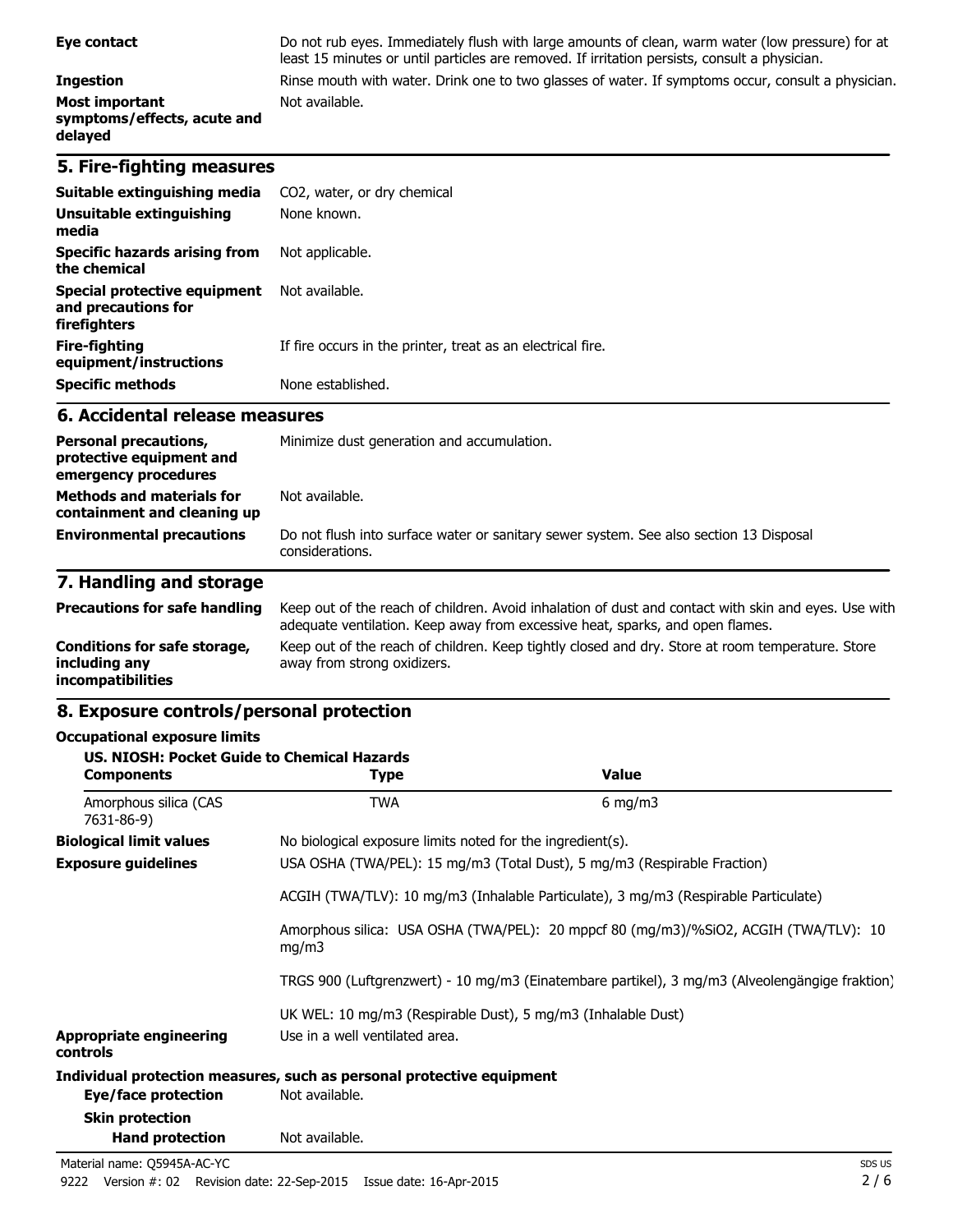| Other                         | Not available. |
|-------------------------------|----------------|
| <b>Respiratory protection</b> | Not available. |
| <b>Thermal hazards</b>        | Not available. |

### **9. Physical and chemical properties**

| <b>Appearance</b>                                   | Fine powder                                                   |
|-----------------------------------------------------|---------------------------------------------------------------|
| <b>Physical state</b>                               | Solid.                                                        |
| <b>Color</b>                                        | Black.                                                        |
| Odor                                                | Slight plastic odor                                           |
| <b>Odor threshold</b>                               | Not available.                                                |
| pH                                                  | Not applicable                                                |
| <b>Melting point/freezing point</b>                 | Not available.                                                |
| <b>Initial boiling point and</b><br>boiling range   | Not applicable                                                |
| <b>Flash point</b>                                  | Not applicable                                                |
| <b>Evaporation rate</b>                             | Not available.                                                |
| <b>Flammability (solid, gas)</b>                    | Not available.                                                |
| <b>Upper/lower flammability or explosive limits</b> |                                                               |
| Flammability limit - lower Not flammable<br>(%)     |                                                               |
| <b>Flammability limit -</b><br>upper $(% )$         | Not available.                                                |
| <b>Explosive limit - lower</b><br>(%)               | Not available.                                                |
| <b>Explosive limit - upper</b><br>(%)               | Not available.                                                |
| <b>Vapor pressure</b>                               | Not applicable                                                |
| Solubility(ies)                                     |                                                               |
| <b>Solubility (water)</b>                           | Negligible in water. Partially soluble in toluene and xylene. |
| <b>Partition coefficient</b><br>(n-octanol/water)   | Not available.                                                |
| <b>Auto-ignition temperature</b>                    | No data available                                             |
| <b>Decomposition temperature</b>                    | $>=$ 392 °F ( $>=$ 200 °C)                                    |
| <b>Viscosity</b>                                    | Not applicable                                                |
| <b>Other information</b>                            |                                                               |
| <b>Percent volatile</b>                             | Negligible                                                    |
| <b>Softening point</b>                              | 212 - 302 °F (100 - 150 °C)                                   |
| VOC (Weight %)                                      | Not applicable                                                |

### **10. Stability and reactivity**

| <b>Reactivity</b>                            | Not available.                          |
|----------------------------------------------|-----------------------------------------|
| <b>Chemical stability</b>                    | Stable under normal storage conditions. |
| <b>Possibility of hazardous</b><br>reactions | Will not occur.                         |
| <b>Conditions to avoid</b>                   | Imaging Drum: Exposure to light         |
| <b>Incompatible materials</b>                | Strong oxidizers                        |
| <b>Hazardous decomposition</b><br>products   | Carbon monoxide and carbon dioxide.     |

### **11. Toxicological information**

**Symptoms related to the physical, chemical and toxicological characteristics** Not available.

### **Information on toxicological effects**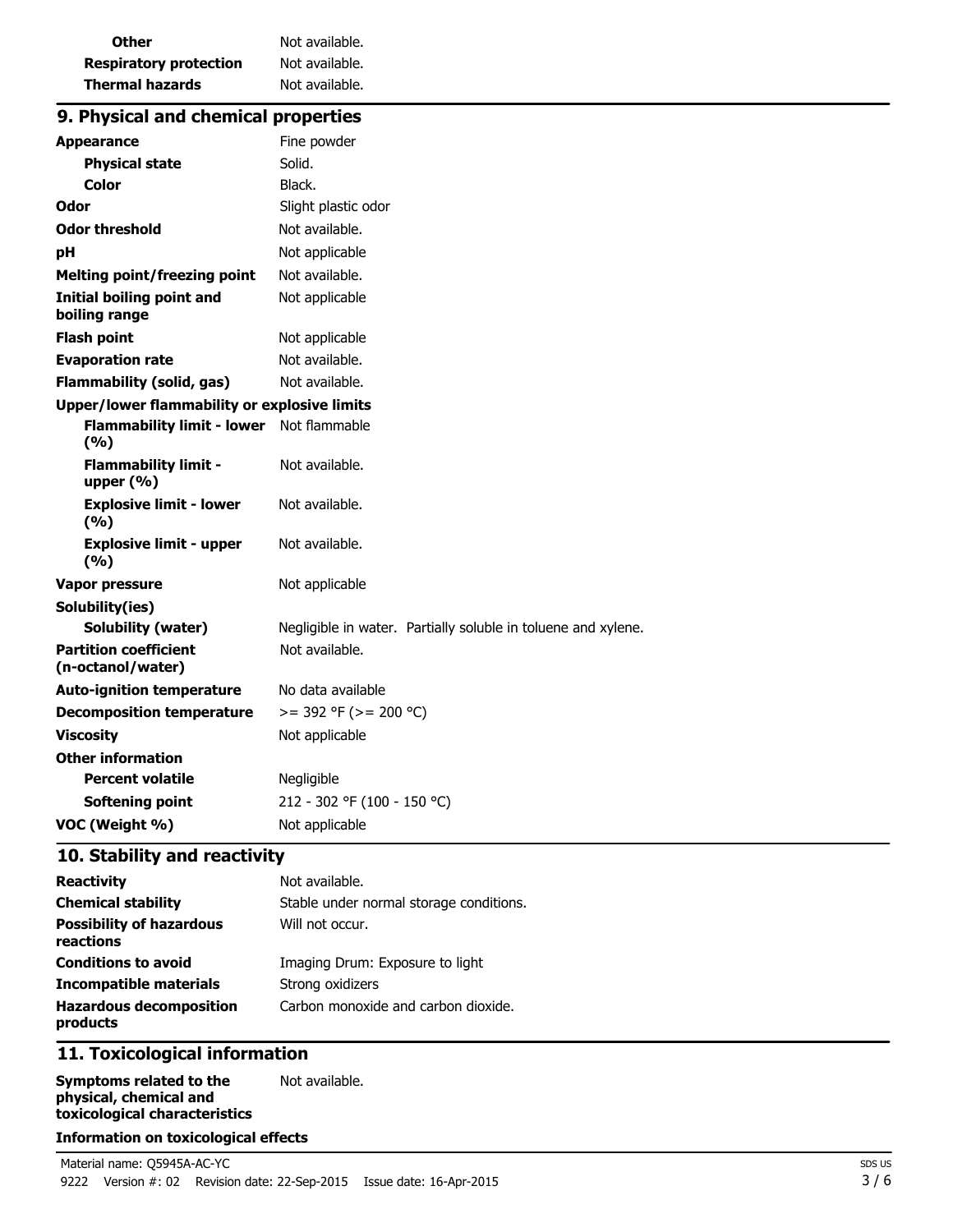| <b>Acute toxicity</b>                                 | Based on available data, the classification criteria are not met.                                                                                               |  |                                                                                     |
|-------------------------------------------------------|-----------------------------------------------------------------------------------------------------------------------------------------------------------------|--|-------------------------------------------------------------------------------------|
| <b>Skin corrosion/irritation</b>                      | Based on available data, the classification criteria are not met.                                                                                               |  |                                                                                     |
| Serious eye damage/eye<br>irritation                  | Based on available data, the classification criteria are not met.                                                                                               |  |                                                                                     |
| <b>Respiratory or skin sensitization</b>              |                                                                                                                                                                 |  |                                                                                     |
| <b>Respiratory sensitization</b>                      | Based on available data, the classification criteria are not met.                                                                                               |  |                                                                                     |
| <b>Skin sensitization</b>                             | Based on available data, the classification criteria are not met.                                                                                               |  |                                                                                     |
| <b>Germ cell mutagenicity</b>                         | Based on available data, the classification criteria are not met.                                                                                               |  | Negative, does not indicate mutagenic potential (Ames Test: Salmonella typhimurium) |
| Carcinogenicity                                       | Based on available data, the classification criteria are not met.                                                                                               |  |                                                                                     |
| <b>Reproductive toxicity</b>                          | Based on available data, the classification criteria are not met.                                                                                               |  |                                                                                     |
| Specific target organ toxicity<br>- single exposure   | Based on available data, the classification criteria are not met.                                                                                               |  |                                                                                     |
| Specific target organ toxicity<br>- repeated exposure | Based on available data, the classification criteria are not met.                                                                                               |  |                                                                                     |
| <b>Aspiration hazard</b>                              | Based on available data, the classification criteria are not met.                                                                                               |  |                                                                                     |
| <b>Further information</b>                            | Complete toxicity data are not available for this specific formulation<br>Refer to Section 2 for potential health effects and Section 4 for first aid measures. |  |                                                                                     |
| <b>Components</b>                                     | <b>Species</b>                                                                                                                                                  |  | <b>Test Results</b>                                                                 |
| Amorphous silica (CAS 7631-86-9)                      |                                                                                                                                                                 |  |                                                                                     |
| Acute                                                 |                                                                                                                                                                 |  |                                                                                     |
| Oral                                                  |                                                                                                                                                                 |  |                                                                                     |
| LD50                                                  | Mouse                                                                                                                                                           |  | > 15000 mg/kg                                                                       |
|                                                       | Rat                                                                                                                                                             |  | > 22500 mg/kg                                                                       |

### **12. Ecological information**

| Ecotoxicity                      |                |                      |                         |  |
|----------------------------------|----------------|----------------------|-------------------------|--|
| <b>Product</b>                   |                | <b>Species</b>       | <b>Test Results</b>     |  |
| Q5945A-AC-YC                     |                |                      |                         |  |
| Aquatic                          |                |                      |                         |  |
| <b>Fish</b>                      | LL50           | <b>Rainbow Trout</b> | $> 1000$ mg/l, 96 Hours |  |
| Persistence and degradability    | Not available. |                      |                         |  |
| <b>Bioaccumulative potential</b> | Not available. |                      |                         |  |
| Mobility in soil                 | Not available. |                      |                         |  |
| Other adverse effects            | Not available. |                      |                         |  |
|                                  |                |                      |                         |  |

#### **13. Disposal considerations**

**Disposal instructions** Do not shred toner cartridge, unless dust-explosion prevention measures are taken. Finely dispersed particles may form explosive mixtures in air. Dispose of in compliance with federal, state, and local regulations. HP's Planet Partners (trademark) supplies recycling program enables simple, convenient recycling of HP original inkjet and LaserJet supplies. For more information and to determine if this service is available in your location, please visit http://www.hp.com/recycle.

#### **14. Transport information**

#### **DOT**

Not regulated as dangerous goods.

#### **IATA**

| .                          |                            |
|----------------------------|----------------------------|
| <b>UN number</b>           | <b>UN2807</b>              |
| UN proper shipping name    | <b>Magnetized Material</b> |
| Transport hazard class(es) |                            |
| <b>Class</b>               | Not available.             |
| Subsidiary risk            |                            |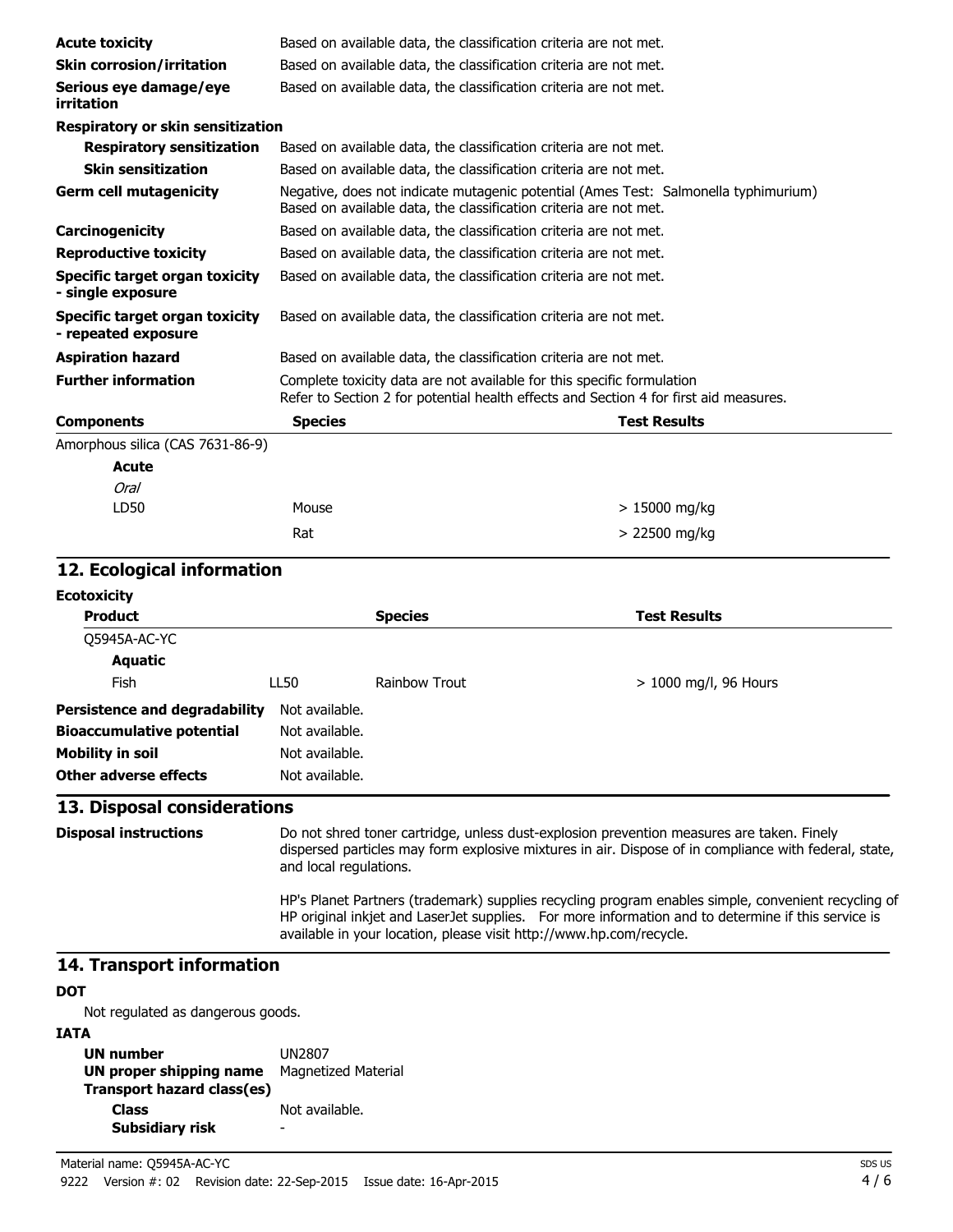| Packing group<br><b>Environmental hazards</b>                 | Not applicable.<br>No.                                                                                                                                                                                                                                                                                            |
|---------------------------------------------------------------|-------------------------------------------------------------------------------------------------------------------------------------------------------------------------------------------------------------------------------------------------------------------------------------------------------------------|
| <b>Special precautions for</b><br>user                        | Not available.                                                                                                                                                                                                                                                                                                    |
| <b>IMDG</b>                                                   |                                                                                                                                                                                                                                                                                                                   |
| Not regulated as dangerous goods.                             |                                                                                                                                                                                                                                                                                                                   |
| <b>ADR</b>                                                    |                                                                                                                                                                                                                                                                                                                   |
| Not regulated as dangerous goods.                             |                                                                                                                                                                                                                                                                                                                   |
| <b>Further information</b>                                    | 14 or more of these cartridges shipped together in a single package (e.g., box, container), by air,<br>are regulated as a magnetized material. These requirements do not apply to single or dual pack<br>cartridges contained in an original HP package and shrink wrapped on a pallet for shipment by air.       |
| 15. Regulatory information                                    |                                                                                                                                                                                                                                                                                                                   |
| <b>US federal regulations</b>                                 | US EPA TSCA Inventory: All chemical substances in this product comply with all rules or orders<br>under TSCA.                                                                                                                                                                                                     |
|                                                               | TSCA Section 12(b) Export Notification (40 CFR 707, Subpt. D)                                                                                                                                                                                                                                                     |
| Not regulated.                                                |                                                                                                                                                                                                                                                                                                                   |
| <b>CERCLA Hazardous Substance List (40 CFR 302.4)</b>         |                                                                                                                                                                                                                                                                                                                   |
| Not listed.<br><b>SARA 304 Emergency release notification</b> |                                                                                                                                                                                                                                                                                                                   |
| Not regulated.                                                |                                                                                                                                                                                                                                                                                                                   |
| Not listed.                                                   | OSHA Specifically Regulated Substances (29 CFR 1910.1001-1050)                                                                                                                                                                                                                                                    |
|                                                               |                                                                                                                                                                                                                                                                                                                   |
| <b>Hazard categories</b>                                      | <b>Superfund Amendments and Reauthorization Act of 1986 (SARA)</b><br>Immediate Hazard - No<br>Delayed Hazard - No<br>Fire Hazard - No<br>Pressure Hazard - No<br>Reactivity Hazard - No                                                                                                                          |
| <b>SARA 302 Extremely hazardous substance</b>                 |                                                                                                                                                                                                                                                                                                                   |
| Not listed.                                                   |                                                                                                                                                                                                                                                                                                                   |
| <b>SARA 311/312</b><br><b>Hazardous chemical</b>              | No                                                                                                                                                                                                                                                                                                                |
| <b>Other federal regulations</b>                              |                                                                                                                                                                                                                                                                                                                   |
| <b>Safe Drinking Water Act</b><br>(SDWA)                      | Not regulated.                                                                                                                                                                                                                                                                                                    |
| <b>US state regulations</b>                                   |                                                                                                                                                                                                                                                                                                                   |
| US. Massachusetts RTK - Substance List                        |                                                                                                                                                                                                                                                                                                                   |
| Not regulated.                                                | US. New Jersey Worker and Community Right-to-Know Act                                                                                                                                                                                                                                                             |
| Not listed.                                                   | US. Pennsylvania Worker and Community Right-to-Know Law                                                                                                                                                                                                                                                           |
| Not listed.<br><b>US. Rhode Island RTK</b>                    |                                                                                                                                                                                                                                                                                                                   |
| Not regulated.                                                |                                                                                                                                                                                                                                                                                                                   |
| <b>US. California Proposition 65</b><br>Not Listed.           |                                                                                                                                                                                                                                                                                                                   |
| <b>Regulatory information</b>                                 | All chemical substances in this HP product have been notified or are exempt from notification under<br>chemical substances notification laws in the following countries: US (TSCA), EU (EINECS/ELINCS),<br>Switzerland, Canada (DSL/NDSL), Australia, Japan, Philippines, South Korea, New Zealand, and<br>China. |
|                                                               | 16. Other information, including date of preparation or last revision                                                                                                                                                                                                                                             |
| <b>Issue date</b>                                             | 16-Apr-2015                                                                                                                                                                                                                                                                                                       |

## **Revision date** 22-Sep-2015